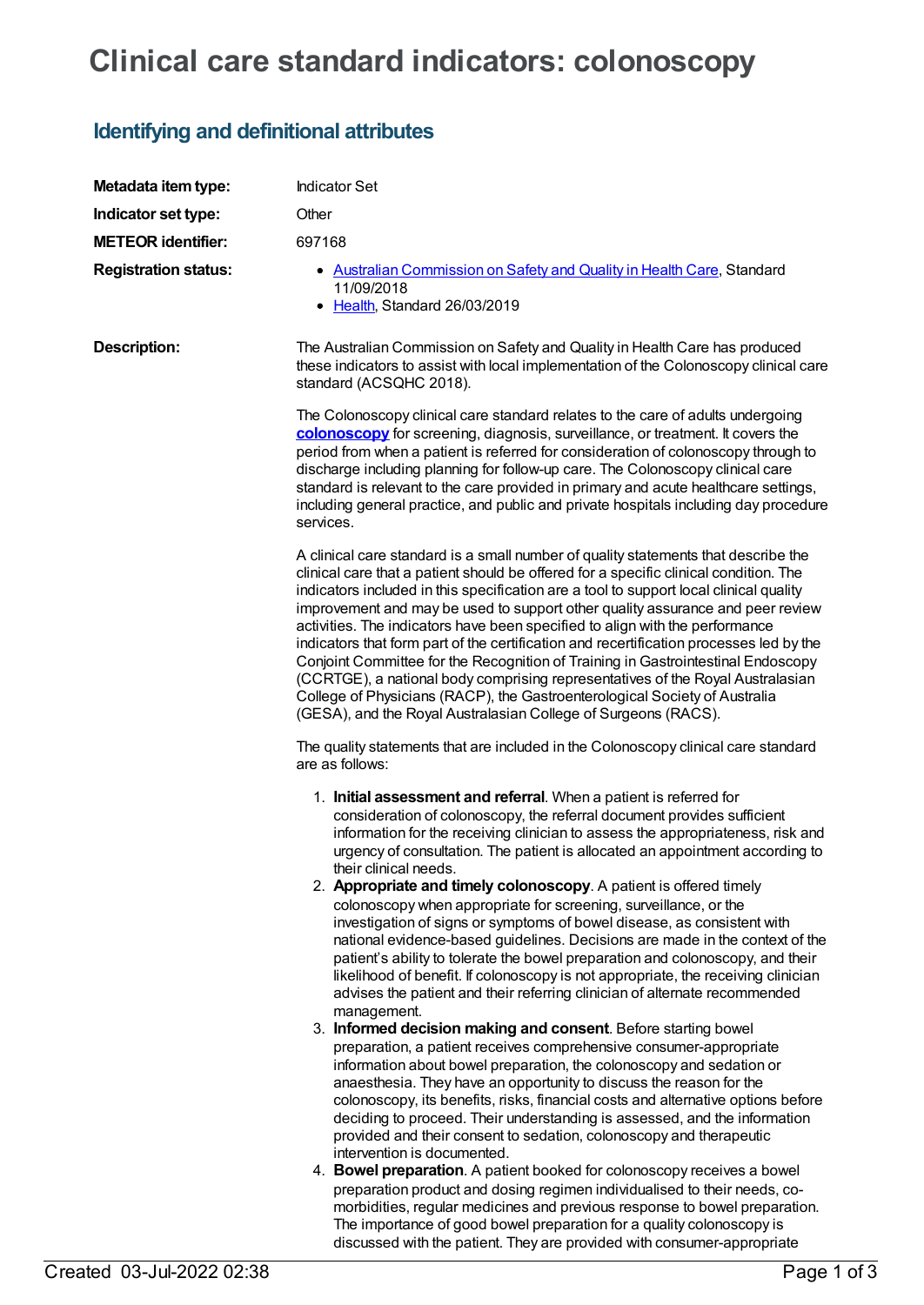instructions on how to use the bowel preparation product and their understanding is confirmed.

- 5. **Sedation**. Before colonoscopy, a patient is assessed by an appropriately trained clinician to identify any increased risk, including cardiovascular, respiratory or airway compromise. The sedation is planned accordingly. The risks and benefits of sedation are discussed with the patient. Sedation is administered and the patient is monitored throughout the colonoscopy and recovery period in accordance with Australian and New Zealand College of Anaesthetists guidelines.
- 6. **Clinicians**. A patient's colonoscopy is performed by a credentialed clinician working within their scope of clinical practice, who meets the requirements of an accepted certification and recertification process. Sedation or anaesthesia and clinical support are provided by credentialed clinicians working within their scope of clinical practice.
- 7. **Procedure**. When a patient is undergoing colonoscopy their entire colon including the caecum – is examined carefully and systematically. The adequacy of bowel preparation, clinical findings, biopsies, polyps removed, therapeutic interventions and details of any adverse events are documented. All polyps removed are submitted for histological examination.
- 8. **Discharge**. Following recovery and before discharge, the patient is advised verbally and in writing about the preliminary outcomes of the colonoscopy, the nature of any therapeutic interventions or adverse events, when to resume regular activities and medication, and arrangements for medical follow-up. The patient is discharged into the care of a responsible adult when it is safe to do so.
- 9. **Reporting and follow-up**. The colonoscopist communicates the reason for the colonoscopy, its findings, any histology results and recommendations for follow-up in writing to the general practitioner, any other relevant clinician and the patient, and documents this in the facility records. Recommendations for surveillance colonoscopy, if required, are consistent with national evidencebased guidelines. If more immediate treatment or follow-up is needed, appropriate arrangements are made by the colonoscopist.

## **Relational attributes**

| Related metadata<br>references:             | Has been superseded by Clinical care standard indicators: colonoscopy<br>• Health, Qualified 19/09/2019                                                                                                                                                                   |
|---------------------------------------------|---------------------------------------------------------------------------------------------------------------------------------------------------------------------------------------------------------------------------------------------------------------------------|
| Indicators linked to this<br>Indicator set: | Colonoscopy clinical care standard indicators: 1-Proportion of patients scheduled<br>for a colonoscopy whose bowel preparation was adequate<br>Australian Commission on Safety and Quality in Health Care, Standard 11/09/2018<br>Health, Standard 26/03/2019             |
|                                             | Colonoscopy clinical care standard indicators: 2-Proportion of patients undergoing<br>a colonoscopy who have their entire colon examined<br>Australian Commission on Safety and Quality in Health Care, Standard 11/09/2018<br>Health, Standard 26/03/2019                |
|                                             | Colonoscopy clinical care standard indicators: 3-Proportion of patients who had a<br>colonoscopy that detected one or more adenoma(s)<br>Australian Commission on Safety and Quality in Health Care, Standard 11/09/2018<br>Health, Standard 26/03/2019                   |
|                                             | Colonoscopy clinical care standard indicators: 4-Proportion of patients who had a<br>colonoscopy that detected one or more sessile serrated adenoma(s) or sessile<br>serrated polyp(s)<br>Australian Commission on Safety and Quality in Health Care, Standard 26/06/2019 |

## **Collection and usage attributes**